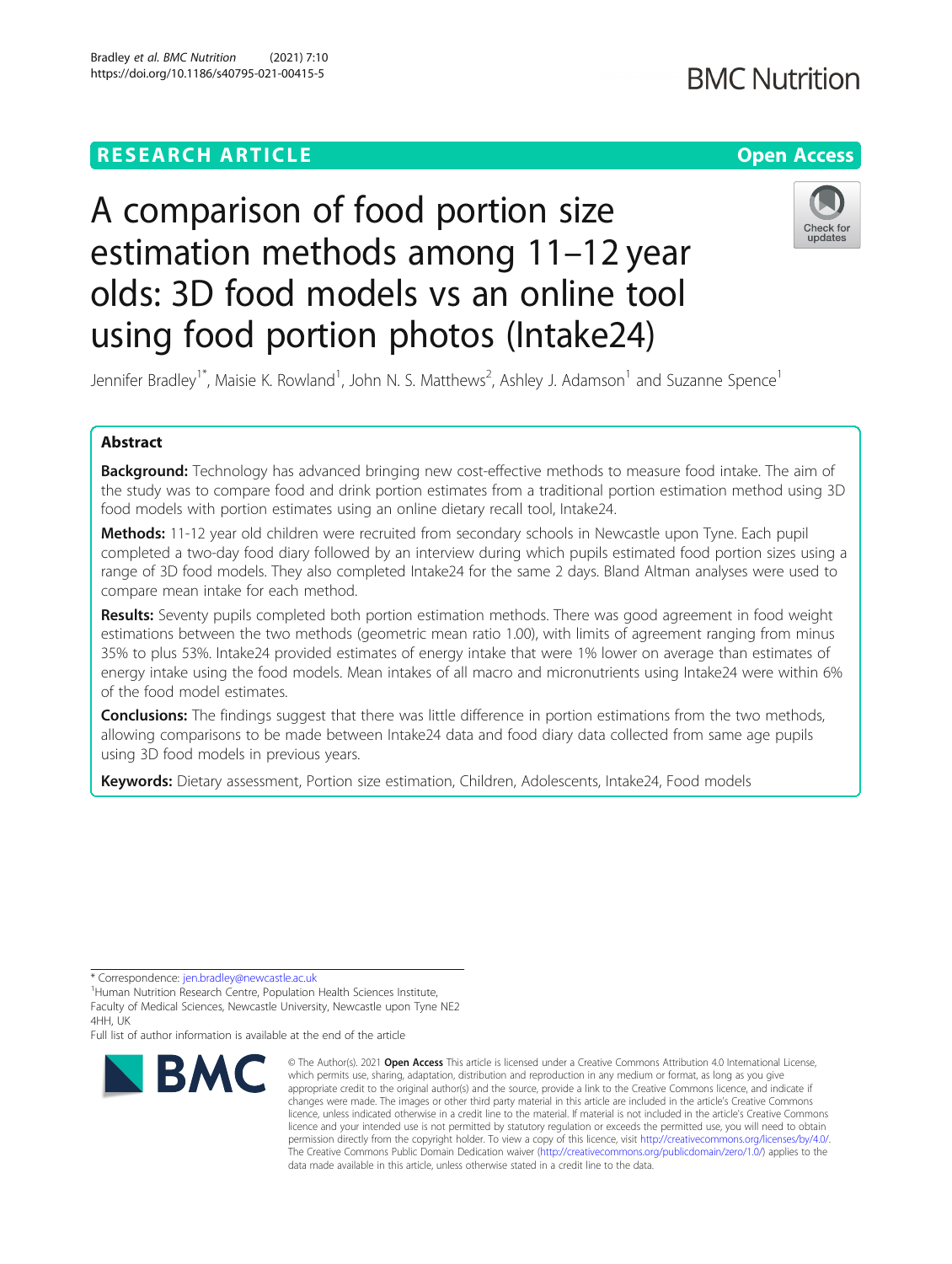#### Introduction

One in three children starting secondary school in the UK are overweight and/or obese  $[1]$  $[1]$ . Intakes of free sugars and saturated fat are above recommended levels in this age group, and intakes of fibre, fruit and vegetables, and oily fish are below UK recommendations [[2\]](#page-8-0). Unhealthy dietary habits are a major contributing factor to the risk of non-communicable diseases (NCDs) [\[3](#page-8-0), [4\]](#page-8-0). Understanding the dietary habits of children and adolescents is vital especially as they gain increasing autonomy over their food choices [\[5](#page-8-0)], and there is evidence of dietary patterns tracking from adolescence into adulthood [\[6](#page-8-0), [7](#page-8-0)].

One such study has been instrumental in understanding dietary intakes in 11–12 year olds. The Northumberland Middle Schools study is a cross-sectional dietary study led by Newcastle University. Dietary data has been collected from 11 to 12 year olds from schools in the Morpeth and Ashington areas of Northumberland in 1980 ( $n = 405$ ), 1990 ( $n = 379$ ), 2000 ( $n = 424$ ), and 2010 ( $n = 295$ ) (collectively known as the ASH11 studies). Findings from the studies have been previously published [\[8](#page-8-0)–[13](#page-8-0)] and evidence has been important in identifying required changes in children's diet and in contributing to school food policy. The School Food Plan was commissioned by the Department for Education and published in 2013 [\[14\]](#page-8-0). Findings from prior work highlighted school food has potential to improve children's diets [[15](#page-8-0)]. The report set out recommendations which aimed to improve school food culture and access to good food [\[13\]](#page-8-0).

A traditional paper-based three-day estimated food diary has been used to collect dietary data at two time points for each study year, each followed by an interview with a trained researcher to clarify the information recorded [\[13](#page-8-0)]. During the interview three-dimensional (3D) food models were used to aid portion size estimation along with food portion photographs [\[16\]](#page-8-0). However, the last 40 years have seen an increase in the variety of foods and drinks available both in and outside the home, meaning the types of foods consumed have changed since the first ASH11 study in 1980 [\[17](#page-8-0)]. In addition, technology has advanced bringing new cost-effective methods to measure food intake [[18\]](#page-8-0). Intake24 is an online 24-h dietary recall tool developed by researchers at Newcastle University [[19](#page-8-0)]. It is a validated tool developed for users aged 11 years upwards [[20](#page-8-0)], and is based on the multiple pass 24-h recall method [[21](#page-8-0)]. Intake24 contains a database of over 2500 foods which are linked to nutrient composition codes. Portion size estimation is aided by a series of food portion photographs which have been validated previously [[22](#page-8-0)]. Intake24 can be completed on a computer, laptop, tablet or mobile phone.

For the next ASH11 study, due to commence in the 2020/2021 academic year, 3D food models will be replaced with Intake24 to estimate portion size. The food model method is a time-consuming process, requiring transport of the food models to school and arrangement of the models for each participant. The use of Intake24 will streamline data collection, as it can be accessed via a website on a computer or laptop in school, therefore minimal equipment is required. The integrated food list and portion estimation databases in Intake24 also remove the need for manual coding and data entry; a process which has taken a considerable amount of time and resource in previous ASH11 studies due to the large numbers of pupils taking part (approximately 300 pupils in the 2010 study each completing two food three-day diaries). The range of portion size photos available in Intake24 is much greater than the 3D food models, and these can be added to and updated when required. However, it is imperative that the potential impact of a change in portion estimation method is examined before the next ASH11 study.

The aim of the present study was to compare the original method of food and drink portion estimation using 3D food models (reference method) with portion estimates using the Intake24 method (test method). The objectives of the study were to compare individual mean daily food weight intakes, nutrient intakes and food group intakes estimated using Intake24 with intakes estimated using 3D food models in a sample of 11–12 year olds from secondary schools in Newcastle upon Tyne. Levels of agreement were examined to determine whether the agreement between the two methods was sufficient to support replacing the use of 3D food models in future ASH11 studies.

#### Materials and methods

Ethical approval for the study was granted by Newcastle University ethics committee (application number 1604/ 6905/2018). All methods were carried out in accordance with relevant guidelines and regulations. Four secondary schools in Newcastle upon Tyne were recruited. A presentation was given to pupils aged 11–12 years about the study and how they could take part. Recruitment packs were handed out which contained an information sheet about the study, a consent form and a return envelope. Consent forms were signed by both the parent and child and completed forms were returned to school where they were collected by a researcher.

Consenting pupils were assigned a unique ID and given a two-day food diary to complete for the next two consecutive days (i.e. if the diary was handed out on a Monday, they would complete the diary for Tuesday and Wednesday). As with previous study protocol, pupils were asked to write down everything they had to eat and drink from the moment they woke up to the last thing they had before bedtime for both days.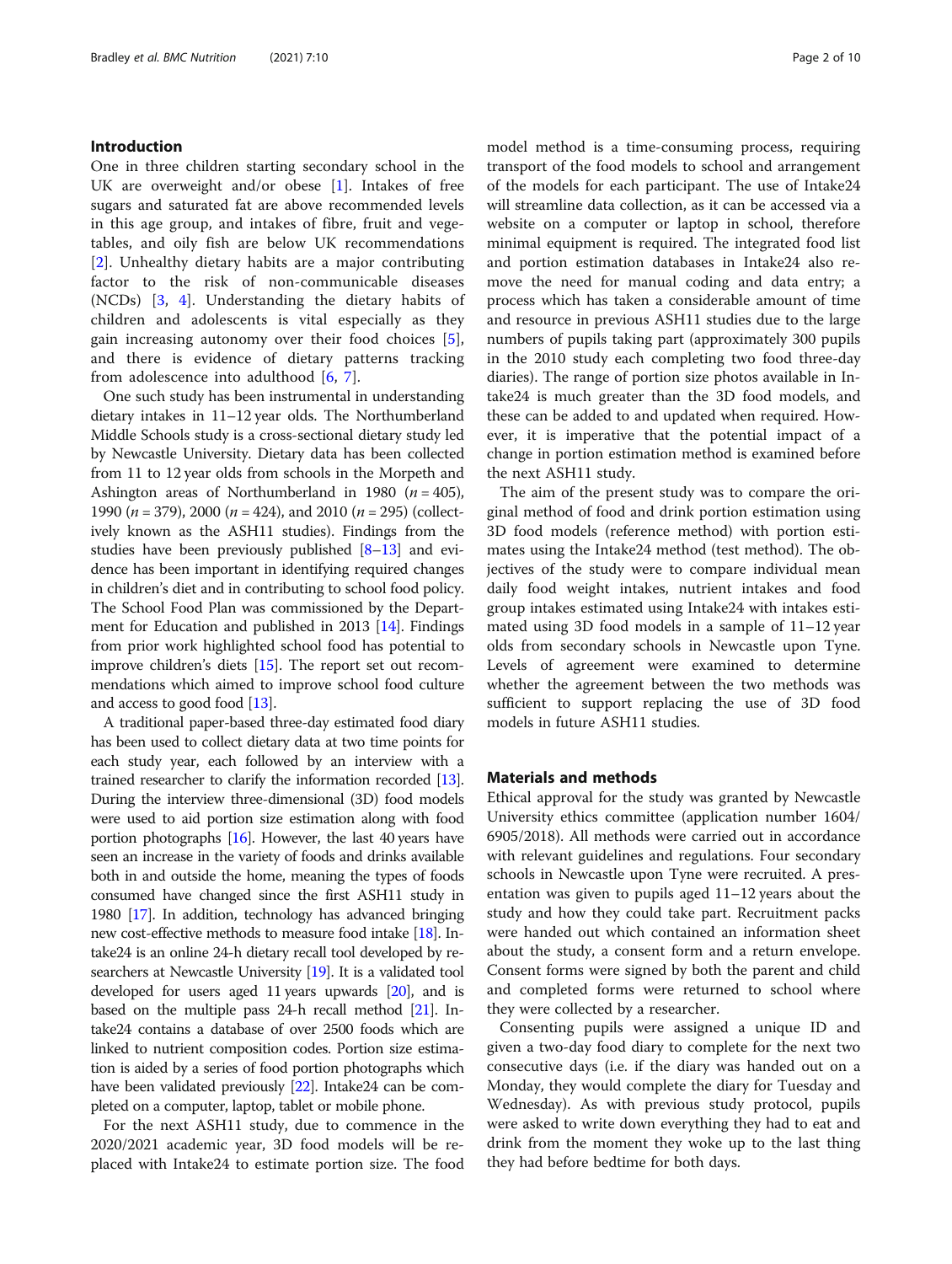An interview with a researcher was arranged the day after the two recording days. This lasted approximately 40 minutes and was in school time and agreed with the teacher. During the interview, a trained researcher reviewed the food diary with the pupil to clarify information on the foods recorded, such as cooking methods, and to check for commonly forgotten items, such as butter on bread, milk on cereal, and drinks. Pupils were then asked to estimate portion sizes of all food and drink items in the diary using the first method (either 3D food model method (reference method) or Intake24 (test method)). Once the first method was completed, pupils were asked to estimate portion sizes using the second portion estimation method. The order of assessment (i.e. 3D food models first or Intake24 first) was randomised to remove any bias that might arise from the order of administration of the methods.

### Portion estimation using 3D food models (reference method)

Pupils were asked to estimate portion sizes of each food/ drink item in the food diary using a range of models on the table in front of them. The models were in the shape of commonly consumed items such as bread, chips, sausages, apples, biscuits (see Table 1 and Fig. [1](#page-3-0)). They also included spoons, cups, bowls and glasses. A dinner plate was provided so the participant could arrange the models on the plate to help estimate the portion size consumed. The models selected by the pupil were noted in the food diary by the researcher.

All completed food diaries were coded for nutritional composition using the NDNS nutrient databank. This was to allow a direct comparison with Intake24, which uses the same nutrient dataset. Food weights were calculated using conversion factors specific to the food and the food model chosen. For example, the conversion factor for baked beans was 1.15 g/ml. If the volume of the selected model was 34.8 ml, the food weight calculation was  $1.15 \times 34.8 = 40$  g.

Food codes and food weights were entered into a purpose-built Microsoft Access database to allow for data analysis.

#### Intake24 (test method)

The process of Intake24 has been reported elsewhere [[23\]](#page-9-0). In brief, the user enters all the foods and drinks consumed the previous day and is then asked to choose the exact food or drink or the closest match from the food list in the system. The user estimates the portion size of the food or drink consumed using portion photographs, before reviewing the final summary of the foods and drinks entered. Intake24 automatically assigns food codes and weights to the foods entered. The data collected in Intake24 is exported as a Microsoft Excel spreadsheet to allow for data analysis.

In this study, Intake24 was accessed via a study laptop. The researcher entered all the foods and drinks from the food diary into Intake24 and the pupil was asked to estimate the portion sizes for each food and drink by selecting the closest portion photograph on screen. Example portion photos can be seen in Fig. [2](#page-3-0). Once the pupil was

Table 1 Food models used to estimate food portion sizes in food diary

| Model/shape            | Range of sizes                                                               | Example of types of foods models could be used for                                                                                                                    |
|------------------------|------------------------------------------------------------------------------|-----------------------------------------------------------------------------------------------------------------------------------------------------------------------|
| Bread-shaped slices    | 7 different size slices of differing thicknesses                             | Bread, lasagne, shepherd's pie                                                                                                                                        |
| <b>Sticks</b>          | 5 different lengths                                                          | Carrot sticks, cucumber sticks, green beans, sliced pepper                                                                                                            |
| Chips                  | Normal cut and French fries                                                  | Chips                                                                                                                                                                 |
| <b>Spheres</b>         | 5 sizes                                                                      | Apples, oranges, potatoes, tomatoes                                                                                                                                   |
| Pie wedges             | 12 sizes                                                                     | Pie, cake, pizza                                                                                                                                                      |
| Sausage-shaped oblongs | 5 sizes                                                                      | Sausages, carrots                                                                                                                                                     |
| Biscuit shapes         | 10 common sizes/shapes                                                       | Biscuits, cake bars                                                                                                                                                   |
| Rectangular oblongs    | 10 sizes                                                                     | Cheese slices, cake bars, chocolate                                                                                                                                   |
| Small oval shapes      | 11 sizes                                                                     | Sauces such as ketchup, mayonnaise, mustard, salad cream.<br>Peas, tomato slices, cucumber slices                                                                     |
| Large oval shapes      | 16 sizes                                                                     | Used to show how much the food covered the plate. Can be<br>piled to show height of food on plate. For foods such as<br>baked beans, pasta sauce, pasta, curry, rice. |
| Spoons                 | 5 sizes: serving spoon, tablespoon, dessertspoon,<br>soup spoon and teaspoon | Jam, mayonnaise, sauces, vegetables, baked beans, grated cheese                                                                                                       |
| Cups                   | 3 different sizes with graded sides to indicate fill level                   | Tea, coffee, other drinks                                                                                                                                             |
| Glasses                | 5 different sizes with graded sides to indicate fill level                   | Any drink                                                                                                                                                             |
| <b>Bowls</b>           | 2 different sizes with graded sides to indicate fill level                   | Soup, cereals, pasta, rice                                                                                                                                            |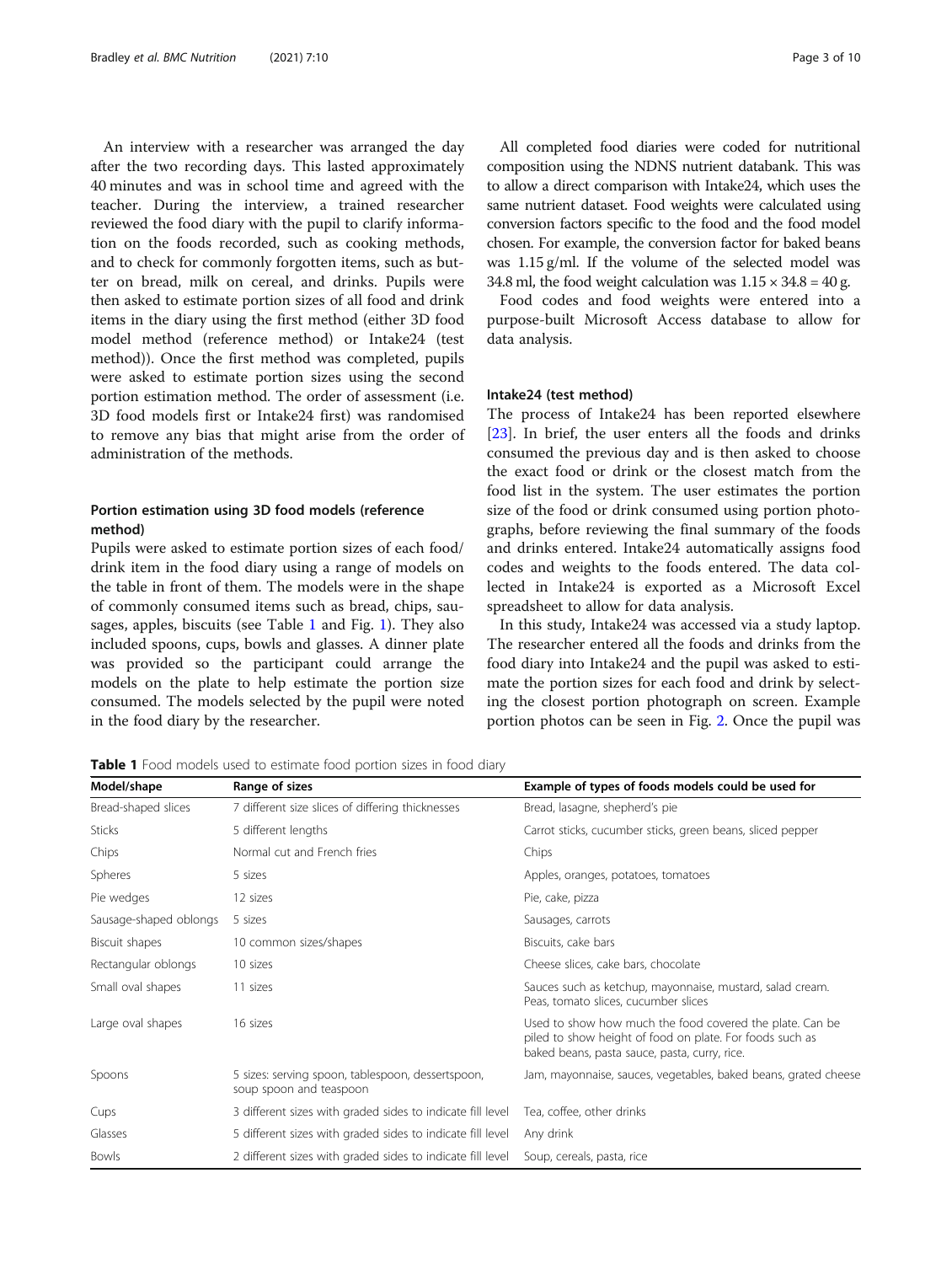<span id="page-3-0"></span>

satisfied that all foods and drinks were entered for both days, the Intake24 entry was submitted.

#### Statistical analysis

Mean food (including drinks), energy and nutrient intakes for Intake24 and for the food model method were calculated for all participants completing both methods for the same 2 days. Bland Altman analysis was used to compare the means for each method [[24\]](#page-9-0). The term "food weight" was used to include the weight of foods and drinks.

The Bland Altman method was used to compare the methods and derive limits of agreement [[24\]](#page-9-0). The method calculates that 95% of the differences will lie between the limits of agreement; this is calculated by [[23](#page-9-0)]:

## Limits of agreement  $=$  mean difference  $\pm$  2SD

The smaller the range (between the upper and lower limits), the better the agreement. However, how small this range should be, is dependent on the methods in question and requires meaningful interpretation.

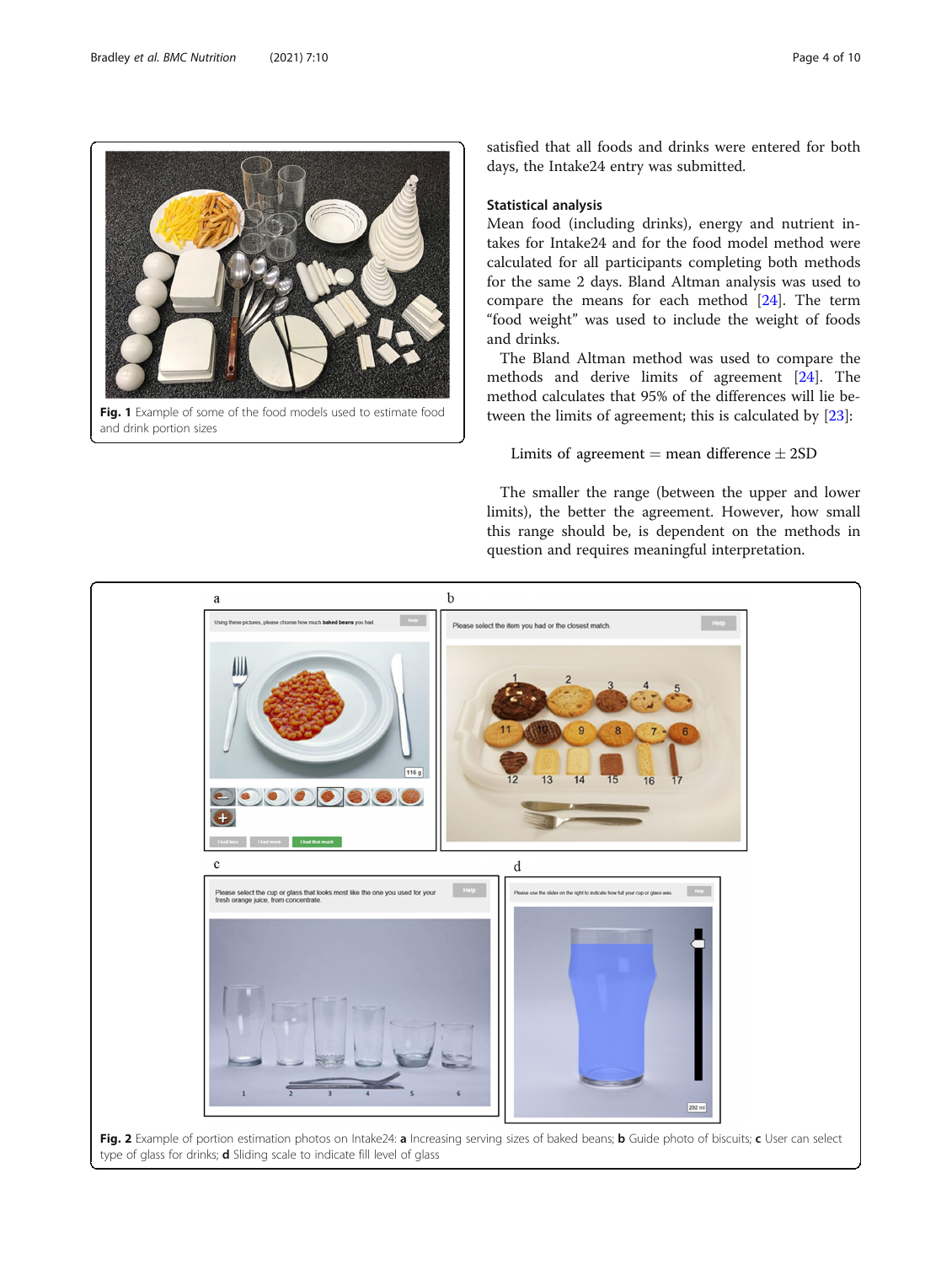The analyses were performed on logged values, as the data were not normally distributed. The consequence of the log-transform is that the comparison of the reported food weight, energy and nutrient intakes between the methods was assessed by calculating the ratio of an individual's daily food weight, energy and nutrient intakes estimated using Intake24 to their daily food weight, energy and nutrient intakes estimated using the 3D food models, for each day recorded (2 days in total). A ratio of 1 indicated agreement between the two methods. A ratio of < 1 indicated an underestimation in Intake24 compared to the food model method, and a ratio > 1 indicated an overestimation in Intake24 compared to the food model method. The antilog of the means and ratios were calculated, therefore the results reported uses geometric means and ratios of geometric means [\[25](#page-9-0)].

Individual daily average portion sizes for the most commonly consumed food groups were converted into tertiles of intakes (low, medium and high intakes) to account for non-consumers of particular food groups. The numbers of low, medium and high consumers for a particular food group were compared for each method. Statistical analyses were completed in STATA version 15 (StataCorp, College Station, Texas, USA).

#### Results

A total of 76 11–12 year olds took part in the study. Six pupils provided incomplete food diaries and/or did not complete Intake24, and were therefore removed from the final dataset. Seventy pupils completed both the food model interview, and Intake24; 64% were female (Table 2). Pupils from all Indices of Multiple Deprivation (IMD) quintiles were represented [[26\]](#page-9-0), with more than half (57%) coming from the most deprived quintile.

For food weight estimates, the agreement between the two methods is a geometric mean ratio of 1.00, with limits of agreement ranging from minus 35% to plus 53% (Table [3\)](#page-5-0). Intake24 provided estimates of energy

Table 2 Participant demographics for participants completing two-day dietary intake ( $n = 70$ )

|                           |        | n (%)   |
|---------------------------|--------|---------|
| Gender                    | Male   | 25 (36) |
|                           | Female | 45 (64) |
| IMD quintile <sup>a</sup> |        | 15(21)  |
|                           | 2      | 2(3)    |
|                           | 3      | 8(11)   |
|                           | 4      | 5(7)    |
|                           | 5      | 40 (57) |

<sup>a</sup>1 = least deprived

intake that were 1% lower on average than estimates of energy intake using the food models, and limits of agreement ranged from minus 38% to plus 57%. Mean intakes of all macro and micronutrients using Intake24 were within 6% of the food model estimates. Limits of agreement were widest for vitamin C (ranging from minus 63% to plus 192%). The Bland Altman plots for energy and food weight show a slight tendency to underestimate energy intakes as the energy (kJ) geometric mean increases (Fig. [3\)](#page-5-0). However, generally there is good agreement in energy and food weight intakes between the methods.

For boys, food weight intakes were 3% lower on average by Intake24 compared to food models, and 2% greater for girls. Similarly, energy intakes were 3% lower on average by Intake24 for boys and there was good agreement for girls (geometric mean ratio 1.00). The greatest difference was seen for vitamin C, with boys' estimates 7% lower on average in Intake24 compared to food models, and girls' estimates 11% greater (Table [4](#page-6-0)).

#### Food groups

Drinks and fruits and vegetables were the most frequently consumed items. The agreement in average portion sizes of drinks and fruits and vegetables between the two methods can be seen in Tables [5](#page-7-0) and [6.](#page-7-0) In total there were 140 days in which food model estimates and Intake24 data were captured (2 days per pupil). In total, portions of drinks were in the same tertile (low, middle, high) for Intake24 and the food model method on 109 of the 140 days (78%) (39 days for the lowest tertile; 32 days for the middle; and 38 days for the highest tertile) (Table [5\)](#page-7-0). Portions of fruits and vegetables were in the same tertile for Intake24 and the food model method on 111 of the 140 days (79%) (Table [6](#page-7-0)). The cut-off values for the tertiles were similar for both methods, for drinks and fruit and vegetables. For instance, for drinks, the cutoff value for the lowest tertile for 3D food models was ≤586 g and for Intake24 it was ≤573 g.

#### **Discussion**

The aim of the study was to compare food weight and nutrient intake estimates for two different methods of portion size estimation; 3D food models (reference method) and digital portion photos on Intake24 (test method). It is important to emphasise that this was a comparison of portion estimation methods specifically, and not of dietary assessment methods. The same twoday food diary was used in both assessment procedures, i.e. the foods and drinks entered in each method were from the same day. The results indicated good agreement in portion size estimations between the two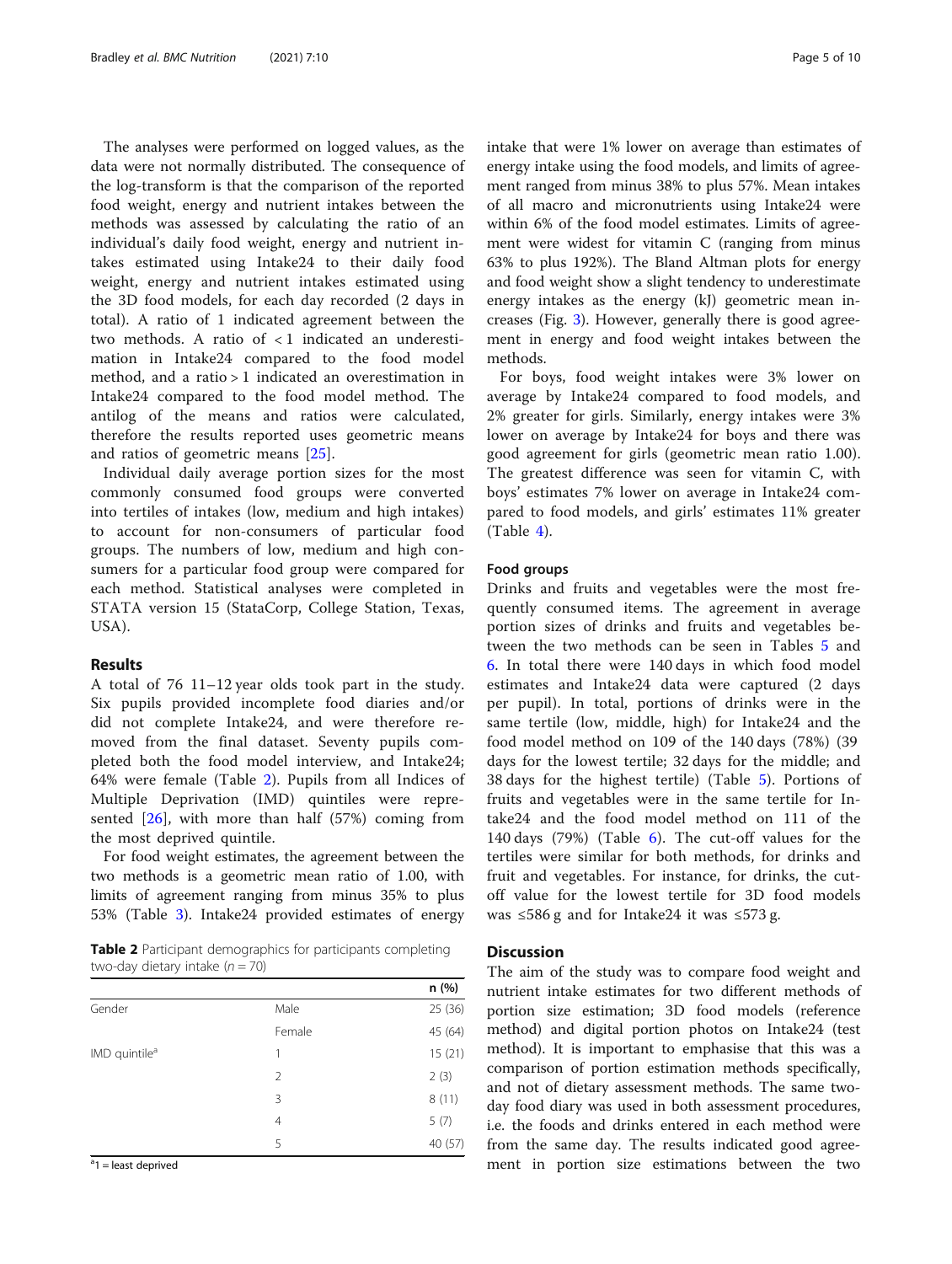|                              | 3D food models |                     | Intake24              | Intake24:        |                             |       | Limits of agreement |  |
|------------------------------|----------------|---------------------|-----------------------|------------------|-----------------------------|-------|---------------------|--|
|                              | Geometric mean | 95% Cl <sup>b</sup> | <b>Geometric mean</b> | 95% CI           | food<br>models <sup>c</sup> | lower | upper               |  |
| Food weight <sup>a</sup> (g) | 1667.7         | 728.5, 3817.9       | 1667.1                | 699.8, 3971.7    | 1.00                        | 0.65  | 1.53                |  |
| Energy (kJ)                  | 5874.1         | 2635.2, 13,093.8    | 5800.4                | 2917.2, 11,533.2 | 0.99                        | 0.62  | 1.57                |  |
| Protein (q)                  | 48.9           | 18.2, 131.6         | 47.5                  | 21.6, 104.6      | 0.97                        | 0.51  | 1.84                |  |
| Carbohydrate (q)             | 190.5          | 83.8, 433.1         | 190.8                 | 92.4, 393.9      | 1.00                        | 0.64  | 1.57                |  |
| Total sugars (g)             | 69.9           | 22.1, 221.6         | 71.6                  | 23.3, 219.8      | 1.02                        | 0.63  | 1.67                |  |
| NMES(q)                      | 42.1           | 8.0, 221.5          | 43.2                  | 23.3, 219.8      | 1.06                        | 0.56  | 2.01                |  |
| <b>NMES</b> (%)              | 12.1           | 2.9, 50.1           | 12.6                  | 2.6, 62.1        | 1.08                        | 0.56  | 2.07                |  |
| Fat $(q)$                    | 49.8           | 17.5, 141.9         | 49.0                  | 19.0, 126.0      | 0.98                        | 0.52  | 1.86                |  |
| Fat (%)                      | 31.4           | 18.7, 52.6          | 31.2                  | 18.6, 52.4       | 1.00                        | 0.70  | 1.42                |  |
| Saturated fat (q)            | 18.0           | 5.1, 63.6           | 17.2                  | 5.3, 56.1        | 0.96                        | 0.47  | 1.95                |  |
| Saturated fat (%)            | 11.3           | 5.2, 24.5           | 11.0                  | 5.0, 24.1        | 0.97                        | 0.58  | 1.62                |  |
| Sodium (mg)                  | 1468.5         | 476.9, 4522.3       | 1413.2                | 508.9, 3924.3    | 0.96                        | 0.50  | 1.86                |  |
| Calcium (mg)                 | 588.3          | 179.8, 1924.9       | 558.9                 | 193.7, 1612.7    | 0.95                        | 0.51  | 1.77                |  |
| Iron (mg)                    | 7.7            | 2.7, 21.6           | 7.5                   | 2.8, 20.7        | 0.98                        | 0.56  | 1.72                |  |
| Vitamin $C$ (mg)             | 63.7           | 8.2, 494.7          | 66.4                  | 8.9, 496.9       | 1.04                        | 0.37  | 2.92                |  |

<span id="page-5-0"></span>**Table 3** Agreement of intakes reported using 3D food models and with Intake24,  $(n = 70)$ 

<sup>a</sup>Includes food and drinks; <sup>b</sup>CI Confidence interval; <sup>c</sup>Ratio of geometric mean

methods, particularly for food weight and carbohydrate. There were underestimations in Intake24 for energy, protein, fat and saturated fat, and overestimations for total sugars and NMES compared with 3D models. However, pupil's mean intakes using Intake24 were all within 6% of the food model estimates, suggesting overall there was good agreement across all nutrients assessed in this study. Limits of agreement were relatively consistent for all nutrients, with the exception of vitamin C. Substantial differences in the estimated

portion sizes of orange juice for Intake24 and the food models for two pupils, potentially explains this finding.

The study compared children's portion estimates using 'life-size' 3D food models with smaller on-screen portion photos in Intake24, and found little difference between the two. Hernandez et al. (2006) reported a similar finding in adults and concluded that factors other than display media, such as the actual serving amount and its closeness in size and shape to the measurement aid, may have more of an effect on the variation in error

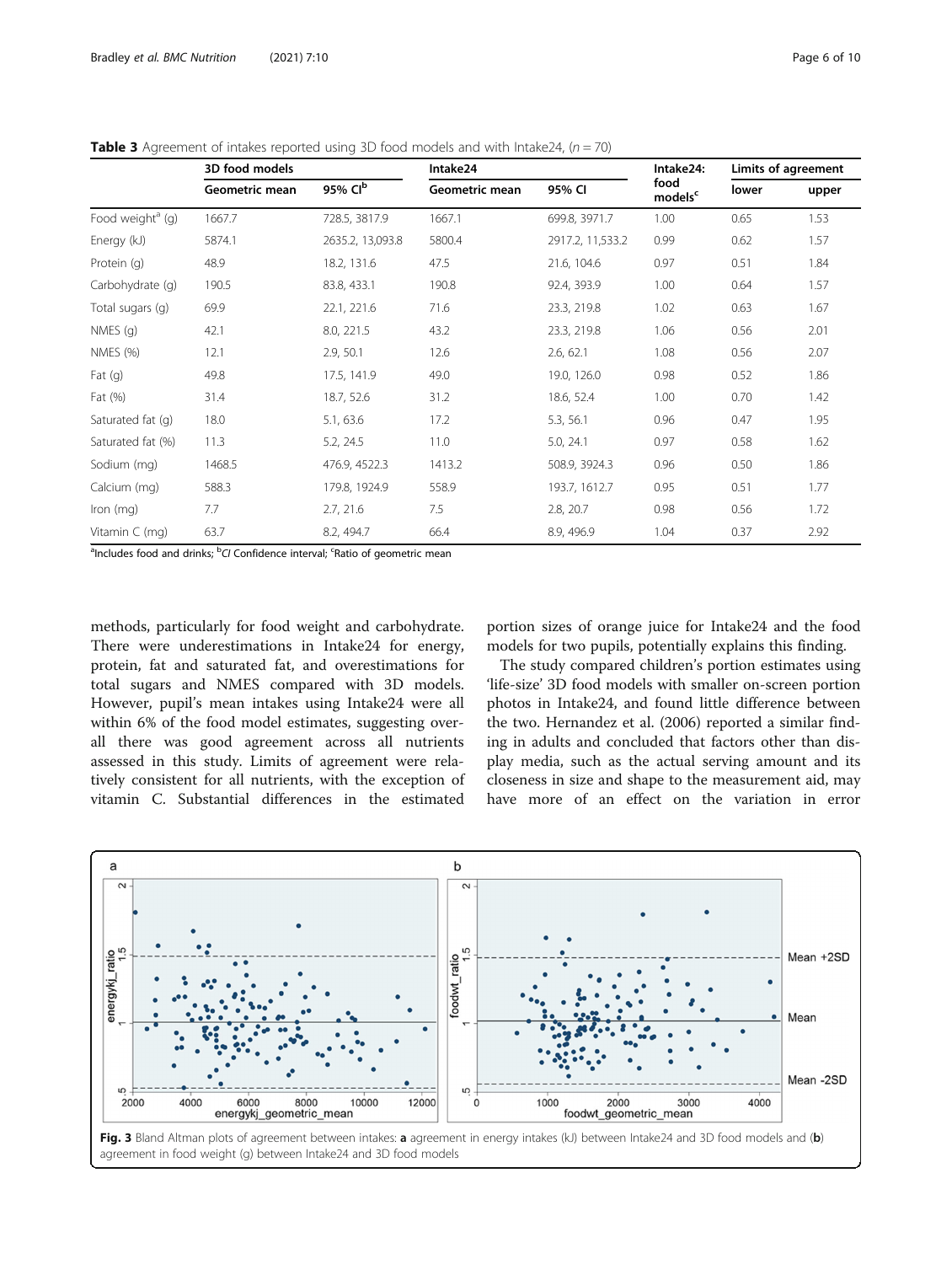<span id="page-6-0"></span>

| Food weight <sup>ª</sup> (g)<br>Energy (kJ) |                   |                     |                   |                   |                   |                  |                   |                  | Intake24:3D food models<br>(limits of agreement) |                   |
|---------------------------------------------|-------------------|---------------------|-------------------|-------------------|-------------------|------------------|-------------------|------------------|--------------------------------------------------|-------------------|
|                                             | Male $(n = 25)$   |                     | Female $(n = 45)$ |                   | Male $(n = 25)$   |                  | Female $(n = 45)$ |                  | Male $(n = 25)$                                  | Female $(n = 45)$ |
|                                             | Geometric<br>mean | 95% Cl <sup>b</sup> | Geometric<br>mean | 95% CI            | Geometric<br>mean | 95% CI           | Geometric<br>mean | 95% CI           | Ratio of geometric mean<br>(lower; upper)        |                   |
|                                             | 1762.8            | 834.9, 3722.0       | 1617.1            | 678.9, 3851.5     | 1707.1            | 723.5, 4027.7    | 1645.3            | 584.4, 3955.2    | 0.97 (0.66; 1.41)                                | 1.02 (0.65; 1.59) |
|                                             | 6294.1            | 3184.5, 12,440.2    | 5653.0            | 2403.8, 13, 294.2 | 6117.6            | 3590.8, 10,422.6 | 5631.4            | 2644.1, 11,993.6 | 0.97 (0.58; 1.63)                                | 1.00 (0.65; 1.54) |
| 52.1<br>Protein (g)                         |                   | 20.1, 134.6         | 47.3              | 17.2, 129.7       | 49.6              | 23.6, 104.3      | 46.4              | 20.6, 104.6      | 0.95 (0.46; 1.98)                                | 0.98 (0.55; 1.75) |
| Carbohydrate (g)                            | 207.9             | 108.2, 399.2        | 181.5             | 74.6, 442.0       | 207.2             | 118.3, 362.8     | 182.2             | 82.7, 401.6      | 1.00 (0.62; 1.62)                                | 1.00 (0.65; 1.54) |
| 77.6<br>Total sugars (g)                    |                   | 33.9, 177.7         | 66.0              | 8.2, 239.7        | 78.6              | 31.5, 196.5      | 68.0              | 20.2, 228.7      | 1.01 (0.58; 1.77)                                | 1.03 (0.66; 1.61) |
| 46.2<br>NMES (g)                            |                   | 9.7, 219.8          | 39.9              | 7.2, 221.8        | 49.6              | 9.2, 268.8       | 39.9              | 6.1, 259.1       | $1.07$ $(0.53; 2.19)$                            | 1.05 (0.57; 1.92) |
| 12.5<br>NMES (%)                            |                   | 2.9, 52.8           | 11.8              | 2.9, 49.0         | 13.8              | 2.8, 68.0        | $\overline{21}$   | 2.5, 59.1        | 1.11 (0.55; 2.23)                                | 1.06 (0.56; 1.99) |
| 51.7<br>Fat (g)                             |                   | 18.7, 143.3         | 48.7              | 16.8, 141.5       | 49.5              | 22.0, 111.1      | 48.7              | 17.6, 134.7      | 0.96 (0.47; 1.94)                                | 1.00(0.55; 1.82)  |
| 30.4<br>Fat (%)                             |                   | 17.3, 53.4          | 31.9              | 19.5, 52.0        | 29.9              | 17.8, 50.4       | 32.0              | 19.2, 53.3       | 0.98 (0.66; 1.46)                                | 1.00 (0.72; 1.39) |
| 187<br>Saturated fat (g)                    |                   | 5.0,69.8            | 17.6              | 5.1, 60.7         | 17.5              | 6.0, 51.3        | 17.1              | 4.9, 59.1        | 0.94 (0.43; 2.03)                                | 0.97 (0.49; 1.91) |
| Saturated fat (%)                           | $\frac{0}{10}$    | 4.4, 27.4           | 11.5              | 5.8, 22.8         | 10.6              | 4.9, 22.8        | 11.2              | 5.1, 24.9        | 0.97(0.57; 1.63)                                 | 0.97 (0.58; 1.63) |
| Sodium (mg)                                 | 1685.9            | 588.2, 4831.9       | 1360.1            | 435.2, 4251.2     | 1539.4            | 639.8, 3703.7    | 1347.6            | 455.0, 3991.8    | 0.91 (0.43; 1.93)                                | 0.99 (0.54; 1.81) |
| Calcium (mg)                                | 683.6             | 263.8, 1771.1       | 541.2             | 51.7, 1930.2      | 630.9             | 246.5, 1615.0    | 522.5             | 173.4, 1574.1    | 0.92(0.47; 1.82)                                 | 0.97 (0.53; 1.75) |
| 8.8<br>lron (mg)                            |                   | 3.9, 19.9           | $\overline{7.1}$  | 2.3, 21.6         | 8.5               | 3.6, 19.9        | $\overline{2}$    | 2.4, 20.6        | 0.96 (0.54; 1.72)                                | 0.99 (0.58; 1.71) |
| $\overline{711}$<br>Vitamin C (mq)          |                   | 12.7, 397.4         | 59.9              | 6.6, 546.9        | 65.9              | 8.4, 519.5       | 66.6              | 9.1, 490.2       | 0.93(0.28; 3.04)                                 | 1.11 (0.45; 2.77) |

| ċ<br>J                               |                          |
|--------------------------------------|--------------------------|
| ī<br>;<br>I                          |                          |
|                                      | י<br>י<br>ŋ              |
|                                      | $\overline{\phantom{a}}$ |
|                                      | Į                        |
|                                      |                          |
|                                      |                          |
|                                      |                          |
|                                      |                          |
|                                      |                          |
| $\frac{5}{1}$<br>5<br>$\overline{a}$ |                          |
| )<br>l                               |                          |
| ١                                    | )<br>5<br>)              |
| l                                    |                          |
| $\ddot{=}$<br>and the case of        |                          |
|                                      | 5                        |
|                                      |                          |
| l<br>١<br>i                          | 5                        |
|                                      |                          |
|                                      | רי<br>הוכו               |
|                                      |                          |
| )<br>J<br>i                          |                          |
|                                      |                          |
| j                                    |                          |
| $\frac{1}{2}$                        |                          |
|                                      |                          |
|                                      |                          |
|                                      |                          |
|                                      |                          |
|                                      |                          |
|                                      |                          |
|                                      | )<br>J                   |
|                                      |                          |
|                                      | j                        |
| j                                    |                          |
|                                      |                          |
| i                                    |                          |
| us<br>B<br>B<br>İ<br>l               |                          |
|                                      |                          |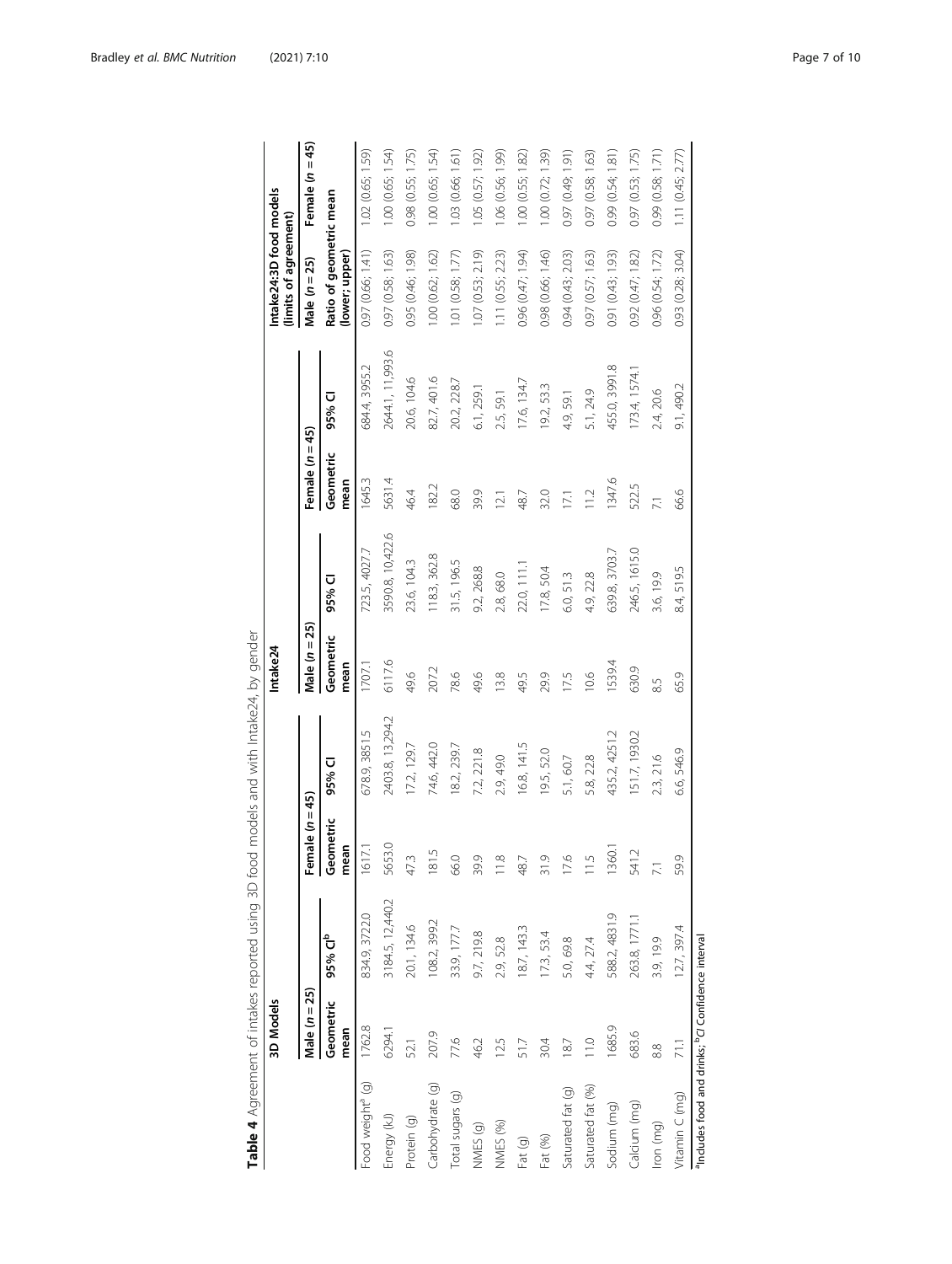| <b>Table J</b> Termes Of average portion size estimations or unities for each method, by day |                     |               |                                           |                    |       |
|----------------------------------------------------------------------------------------------|---------------------|---------------|-------------------------------------------|--------------------|-------|
| Portion estimations of drinks using 3D food models                                           |                     |               | Portion estimations of drinks in Intake24 |                    |       |
|                                                                                              |                     | Low $(5573q)$ | Middle (574-1118 g)                       | High (1119-3755 g) | Total |
|                                                                                              | Low $(5586q)$       | 39            | 8                                         |                    | 47    |
|                                                                                              | Middle (587-1113 g) |               | 32                                        | 8                  | 47    |
|                                                                                              | High (1114-3525 g)  |               |                                           | 38                 | 46    |
|                                                                                              | Total               | 47            | 47                                        | 46                 | 140   |

<span id="page-7-0"></span>Table 5 Tertiles of average portion size estimations of drinks for each method, by day

estimates [[27\]](#page-9-0). There are also additional factors to consider when the focus is on children [[28\]](#page-9-0). The ability to accurately estimate food portion sizes relies upon three main factors; memory, conceptualisation and perception [[29](#page-9-0)] and these are often limited in children. It is largely accepted that from approximately age 10 years, children are able to recall their dietary intake with relative accuracy [[30\]](#page-9-0). However, generally online recall tools are designed to be completed unassisted (without the help of a researcher/ nutritionist); this being one of the advantages of using such systems. Intake24 has been tested in users aged 11 years and over [[23\]](#page-9-0), however there is evidence that some children under 13 years are unable to accurately complete online dietary recalls unassisted [[31](#page-9-0), [32](#page-9-0)]. The ASH11 studies collect dietary data on 11–12 year old pupils, therefore to ensure maximum accuracy in the dietary data collected in the next study, pupils will continue to keep a three-day food diary (consistent with previous study years) and use this as an aid when completing Intake24. The researcher will also be present to assist the pupil in entering the foods and drinks in the diary into Intake24. Pupils will estimate food and drink portion sizes using the onscreen instructions. These approaches will maximise the accuracy of the data collected and enable the benefits of online dietary assessment tools, such as removing the need for manual food coding and increasing the consistency of coding, to be embedded in the dietary assessment protocol for future ASH11 studies.

There are some limitations of the present study. First, the study population is small, and therefore generalisability is limited. Secondly, two-day food diaries were used as the reference method, instead of three-day food diaries, which have been used to collect dietary data in the previous ASH11 studies. Asking pupils to complete a three-day food diary interview followed by three Intake24 recalls would have required a considerable amount of time and motivation for the individual [\[33\]](#page-9-0). In view of the age group and the concentration required to complete the tasks, and the time taken out of lessons (approximately 40 minutes), a two-day food diary was considered appropriate for comparisons between the methods.

Intake24 undergoes frequent modifications to ensure the system is fit-for-purpose, for example ensuring food lists, food photos and nutrient information are up to date. To address the key aims of ASH11, study specific questions will be added to Intake24 surveys to allow additional information to be captured, such as, whether a school or home packed lunch was consumed.

#### Conclusions

The findings suggest that using the three-day food diary method along with Intake24 for portion size estimation will not impact on the dietary intake data collected, allowing comparisons to be made with data from previous years. The findings show that the bias between the methods is almost always absent, therefore any significant differences in intakes between previous ASH11 surveys and the latest survey, are unlikely to be due to a change in portion size estimation method.

**Table 6** Tertiles of average portion size estimations of fruit and vegetables for each method, by day

| Portion estimations of fruit & vegetables using 3D food models |                   | Portion estimations of fruit & vegetables in Intake24 |                   |                   |       |
|----------------------------------------------------------------|-------------------|-------------------------------------------------------|-------------------|-------------------|-------|
|                                                                |                   | Low $(S 37q)$                                         | Middle (38-153 g) | High (154-1468 g) | Total |
|                                                                | Low $(530q)$      | 41                                                    | 8                 |                   | 49    |
|                                                                | Middle (31-155 g) | - 6                                                   | 32                | 8                 | 46    |
|                                                                | High (156-1625 g) | $\bigcirc$                                            |                   | 38                | 45    |
|                                                                | Total             | 47                                                    | 47                | 46                | 140   |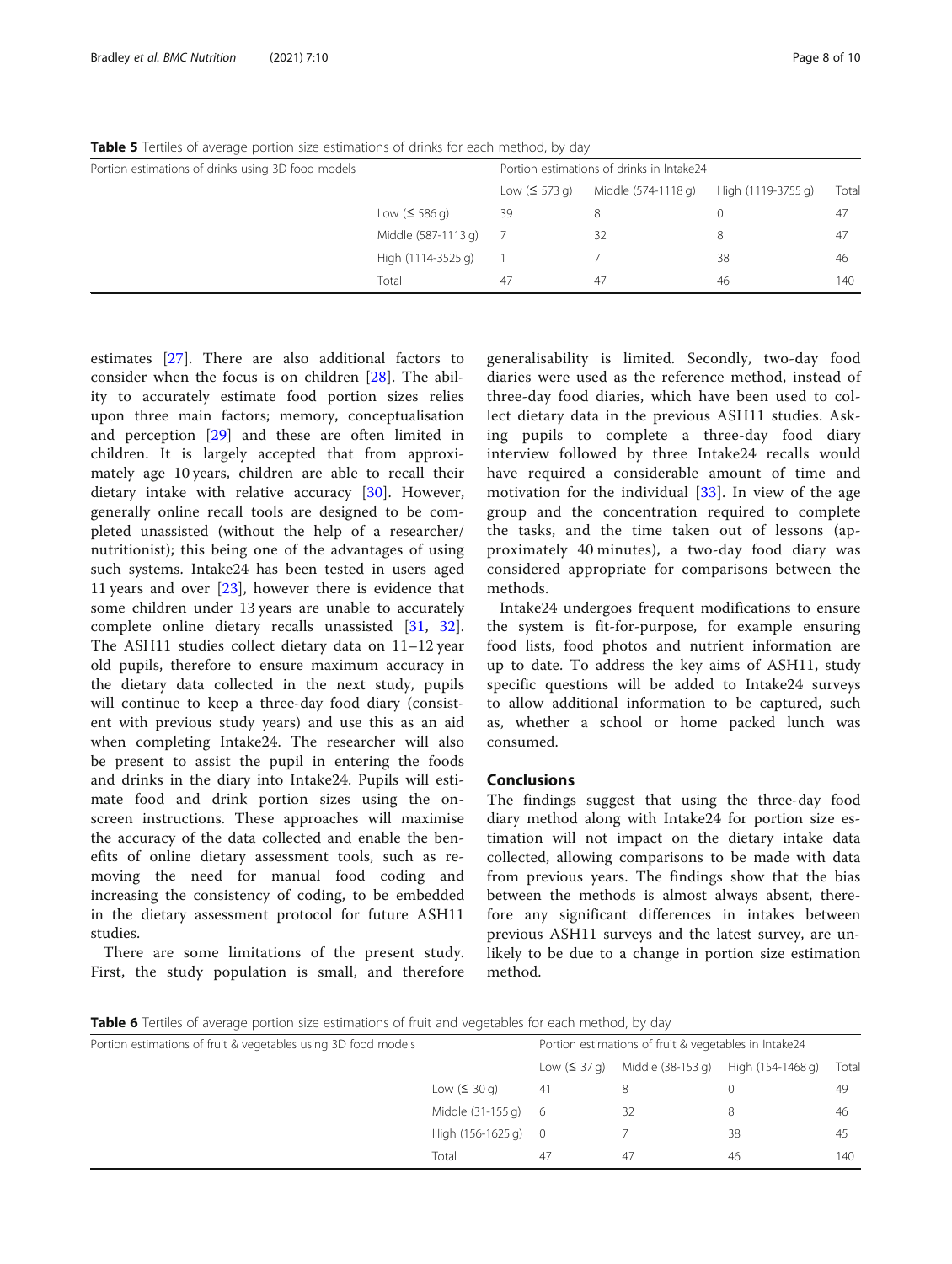<span id="page-8-0"></span>Dietary habits are becoming established in adolescence, and therefore it is crucial that studies, such as ASH11, continue to assess diet but also that methodologies change as technology evolves to ensure that methods are robust but also acceptable to participants. The recruitment of schools to take part in dietary studies is an increasingly difficult task, as they are busy environments with their own time pressures. Methods which can reduce the burden of taking part in such studies and also reduce time needed and financial costs of the research, are of benefit to future dietary assessment with children and in schools.

#### Acknowledgments

Not applicable.

#### Authors' contributions

Conceptualisation, S.S., A.J.A. and J.B.; Methodology, S.S. A.J.A. and J.B.; Investigation, M.K.R., J.B. and S.S.; Project administration, S.S. and M.K.R.; Formal analysis, J.B. and J.N.S.M.; Supervision, S.S.; Writing original draft, J.B.; Writing- review & editing, J.B., S.S., M.K.R., J.N.S.M., and A.J.A., Funding acquisition, S.S. The authors read and approved the final manuscript.

#### Funding

Funding for the study was obtained from the Wellcome Trust Institutional Strategic Support fund and the NHS North of England Commissioning Support Unit.

S.S. and A.J.A. are members of Fuse, the Centre for Translational Research in Public Health ([www.fuse.ac.uk\)](http://www.fuse.ac.uk). A.J.A. is in part supported by the NIHR as Director of the NIHR funded School for Public Health Research and is an NIHR Senior Investigator. The views expressed in this paper are those of the authors and not necessarily those of the National Health Service, the NIHR, the Department of Health and Social Care. The funders had no role in study design, data collection and analysis, decision to publish, or preparation of the manuscript.

#### Availability of data and materials

The datasets used and/or analysed during the current study are available from the corresponding author on reasonable request.

#### **Declarations**

#### Ethics approval and consent to participate

Ethical approval for the study was granted by the ethics committee of Newcastle University (application number 1604/6905/2018). Informed consent was obtained from the parent/carer and the child before participation in the study.

#### Consent for publication

Not applicable.

#### Competing interests

The authors declare that they have no competing interests.

#### Author details

<sup>1</sup> Human Nutrition Research Centre, Population Health Sciences Institute, Faculty of Medical Sciences, Newcastle University, Newcastle upon Tyne NE2 4HH, UK. <sup>2</sup>School of Mathematics, Statistics and Physics, Newcastle University, Newcastle upon Tyne NE1 7RU, UK.

#### Received: 10 November 2020 Accepted: 8 February 2021 Published online: 06 May 2021

#### References

1. Stats Team NHS Digital. National Child Measurement Programme, England - 2017/18 School Year 2018. [https://digital.nhs.uk/data-and-information/](https://digital.nhs.uk/data-and-information/publications/statistical/national-child-measurement-programme/2017-18-school-year/author-copyright-and-licensing) [publications/statistical/national-child-measurement-programme/2017-18](https://digital.nhs.uk/data-and-information/publications/statistical/national-child-measurement-programme/2017-18-school-year/author-copyright-and-licensing) [school-year/author-copyright-and-licensing.](https://digital.nhs.uk/data-and-information/publications/statistical/national-child-measurement-programme/2017-18-school-year/author-copyright-and-licensing) .

- Roberts C, Steer T, Maplethorpe N, Cox L, Meadows S, Nicholson S, et al. National Diet and Nutrition Survey: Results from Years 7 and 8 (combined) of the Rolling Programme (2014/2015 to 2015/2016). Public Health England 2018. [https://assets.publishing.service.gov.uk/government/uploads/system/](https://assets.publishing.service.gov.uk/government/uploads/system/uploads/attachment_data/file/699241/NDNS_results_years_7_and_8.pdf) [uploads/attachment\\_data/file/699241/NDNS\\_results\\_years\\_7\\_and\\_8.pdf.](https://assets.publishing.service.gov.uk/government/uploads/system/uploads/attachment_data/file/699241/NDNS_results_years_7_and_8.pdf) Accessed 20 October 2020.
- 3. Wang H, Naghavi M, Allen C, Barber R, Bhutta ZA, Murray CJL. Global, regional, and national life expectancy, all-cause mortality, and cause-specific mortality for 249 causes of death, 1980-2015: a systematic analysis for the global burden of disease study 2015. Lancet. 2016;388(10053):1459–544.
- 4. Forouzanfar MH, Afshin A, Alexander LT, Anderson HR, Bhutta ZA, Biryukov S. Global, regional, and national comparative risk assessment of 79 behavioural, environmental and occupational, and metabolic risks or clusters of risks, 1990-2015: a systematic analysis for the global burden of disease study 2015. Lancet. 2016;388(10053):1659–724.
- 5. Fitzgerald A, Heary C, Nixon E, Kelly C. Factors influencing the food choices of Irish children and adolescents: a qualitative investigation. Health Promot Int. 2010;25(3):289–98.
- 6. Craigie AM, Lake AA, Kelly SA, Adamson AJ, Mathers JC. Tracking of obesityrelated behaviours from childhood to adulthood: a systematic review. Maturitas. 2011;70(3):266–84.
- 7. Mikkila V, Rasanen L, Raitakari OT, Pietinen P, Viikari J. Consistent dietary patterns identified from childhood to adulthood: the cardiovascular risk in young Finns study. Br J Nutr. 2005;93(6):923–31.
- Adamson A, Rugg-Gunn A, Butler T, Appleton D, Hackett A. Nutritional intake, height and weight of 11-12-year-old Northumbrian children in 1990 compared with information obtained in 1980. Br J Nutr. 1992;68(3):543–63.
- 9. Rugg-Gunn AJ, Adamson AJ, Appleton DR, TJ B, Hackett AF. Sugars consumption by 379 11-12-year-old English children in 1990 compared with results in 1980. J Hum Nutr Diet. 1993;6:419–31.
- 10. Adamson AJ, Rugg-Gunn AJ, Butler TJ, Appleton DR. The contribution of foods from outside the home to the nutrient intake of young adolescents. J Hum Nutr Diet. 1996;9(1):55–68.
- 11. Fletcher ES, Rugg-Gunn AJ, Matthews JN, Hackett A, Moynihan PJ, Mathers JC, et al. Changes over 20 years in macronutrient intake and body mass index in 11- to 12-year-old adolescents living in Northumberland. Br J Nutr. 2004;92(2):321–33.
- 12. Rugg-Gunn A, Adamson AJ, Appleton DR, Butler TJ, Hackett AF. Sugars consumption by 379 11-12-year-old English children in 1990 compared with results in 1980. J Hum Nutr Diet. 2007;20(3):171–83.
- 13. Spence S, Delve J, Stamp E, Matthews JN, White M, Adamson AJ. Did school food and nutrient-based standards in England impact on 11-12Y olds nutrient intake at lunchtime and in total diet? Repeat cross-sectional study. PLoS One. 2014;9(11):e112648.
- 14. Dimbleby H, Vincent J. The school food plan. Department for Education (DfE) 2013. [http://www.schoolfoodplan.com/wp-content/uploads/2013/07/](http://www.schoolfoodplan.com/wp-content/uploads/2013/07/School_Food_Plan_2013.pdf) [School\\_Food\\_Plan\\_2013.pdf.](http://www.schoolfoodplan.com/wp-content/uploads/2013/07/School_Food_Plan_2013.pdf) Accessed 20 Oct 2020.
- 15. Spence S, Delve J, Stamp E, Matthews JN, White M, Adamson AJ. The impact of food and nutrient-based standards on primary school children's lunch and total dietary intake: a natural experimental evaluation of government policy in England. PLoS One. 2013;8(10):e78298.
- 16. Foster E, Hawkins A, Adamson AJ. Young Person's food atlas- secondary. London: Food Standards Agency; 2010.
- 17. Monteiro CA, Moubarac JC, Cannon G, Ng SW, Popkin B. Ultra-processed products are becoming dominant in the global food system. Obes Rev. 2013;14(Suppl 2):21–8.
- 18. Eldridge AL, Piernas C, Illner AK, Gibney MJ, Gurinovic MA, de Vries JHM, et al. Evaluation of New Technology-Based Tools for Dietary Intake Assessment-An ILSI Europe Dietary Intake and Exposure Task Force Evaluation. Nutrients. 2018;11:1.
- 19. INTAKE24. Intake24 website. 2019. <https://intake24.co.uk/>. Accessed 07 October 2020.
- 20. Foster E, Lee C, Imamura F, Hollidge SE, Westgate KL, Venables MC, et al. Validity and reliability of an online self-report 24-h dietary recall method (Intake24): a doubly labelled water study and repeated-measures analysis. J Nutr Sci. 2019;8:e29.
- 21. Raper N, Perloff B, Ingwersen L, Steinfeldt L, Anand J. An overview of USDA's dietary intake data system. J Food Compos Anal. 2004;17(3–4):545– 55.
- 22. Foster E, Hawkins A, Barton KL, Stamp E, Matthews JN, Adamson AJ. Development of food photographs for use with children aged 18 months